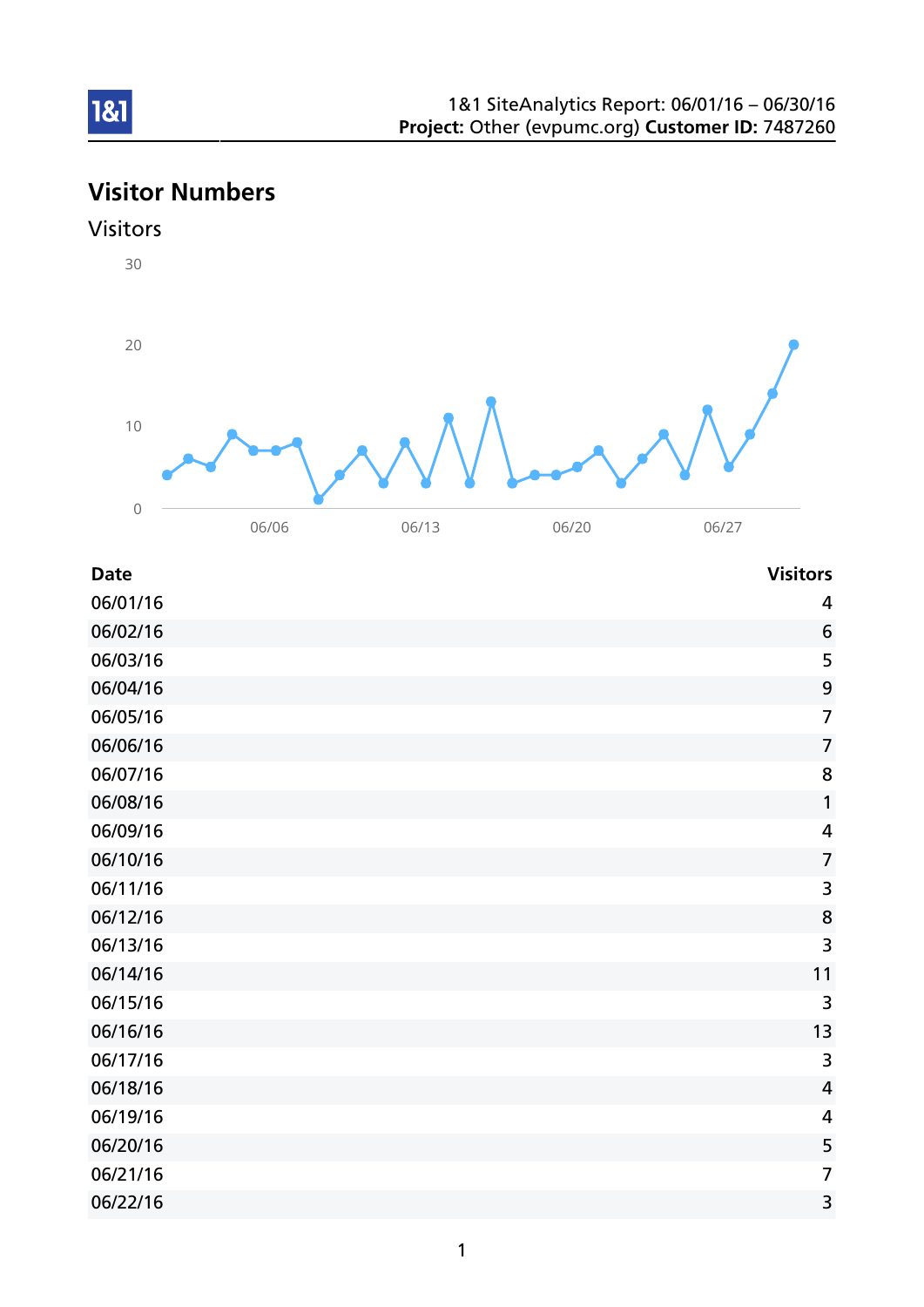| 1&1 SiteAnalytics Report: 06/01/16 - 06/30/16    |  |
|--------------------------------------------------|--|
| Project: Other (evpumc.org) Customer ID: 7487260 |  |

| <b>Date</b>  | <b>Visitors</b> |
|--------------|-----------------|
| 06/23/16     | $6\phantom{1}6$ |
| 06/24/16     | 9               |
| 06/25/16     | $\overline{4}$  |
| 06/26/16     | 12              |
| 06/27/16     | 5               |
| 06/28/16     | 9               |
| 06/29/16     | 14              |
| 06/30/16     | 20              |
| <b>Total</b> | 204             |

## Sessions



| <b>Date</b> | <b>Sessions</b> |
|-------------|-----------------|
| 06/01/16    | 4               |
| 06/02/16    | 6               |
| 06/03/16    | 5               |
| 06/04/16    | 9               |
| 06/05/16    | 7               |
| 06/06/16    | $\overline{7}$  |
| 06/07/16    | 8               |
| 06/08/16    | 1               |
| 06/09/16    | 4               |
| 06/10/16    | $\overline{7}$  |
| 06/11/16    | 3               |
| 06/12/16    | 8               |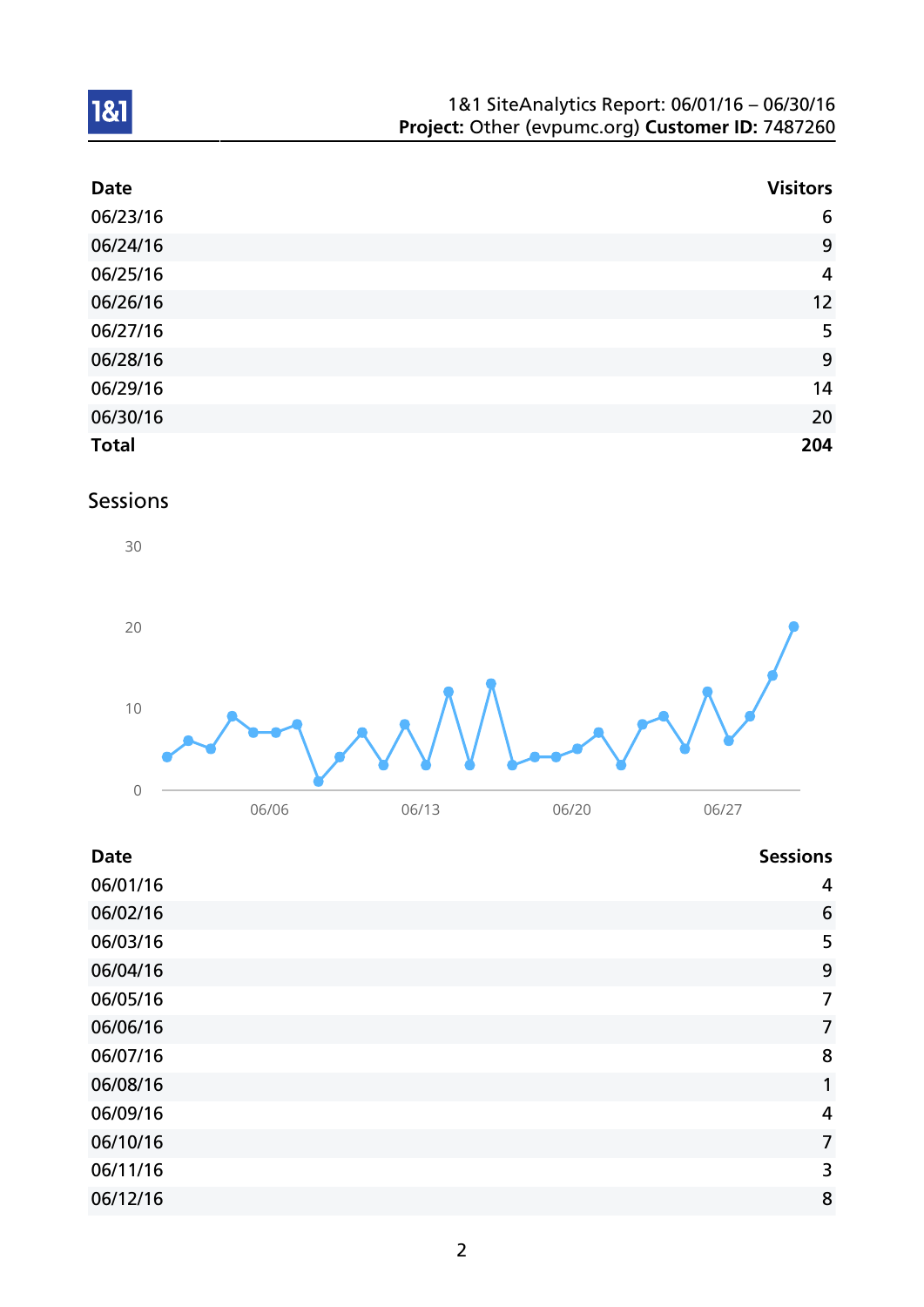| <b>Date</b>  | <b>Sessions</b> |
|--------------|-----------------|
| 06/13/16     | 3               |
| 06/14/16     | 12              |
| 06/15/16     | 3               |
| 06/16/16     | 13              |
| 06/17/16     | 3               |
| 06/18/16     | $\overline{4}$  |
| 06/19/16     | 4               |
| 06/20/16     | 5               |
| 06/21/16     | $\overline{7}$  |
| 06/22/16     | 3               |
| 06/23/16     | 8               |
| 06/24/16     | 9               |
| 06/25/16     | 5               |
| 06/26/16     | 12              |
| 06/27/16     | 6               |
| 06/28/16     | 9               |
| 06/29/16     | 14              |
| 06/30/16     | 20              |
| <b>Total</b> | 209             |

## Search Engine Robots



| <b>Search Engine Robots</b> | <b>Sessions</b> | Percentage |
|-----------------------------|-----------------|------------|
| bingbot/2.0                 | 720             | 51.28%     |
| Baiduspider/2.0             | 147             | $10.47\%$  |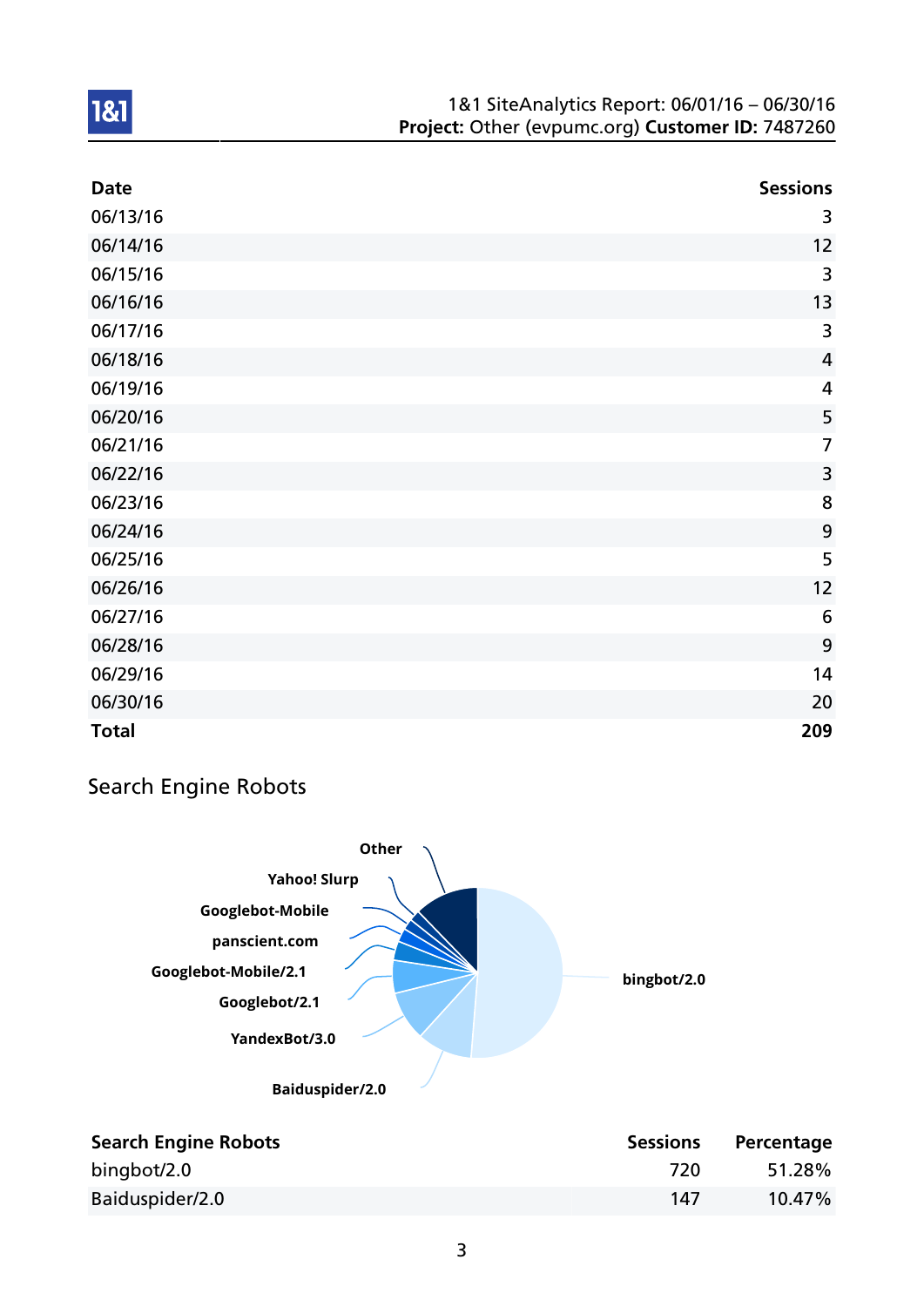| <b>Search Engine Robots</b>       | <b>Sessions</b> | Percentage |
|-----------------------------------|-----------------|------------|
| YandexBot/3.0                     | 132             | 9.40%      |
| Googlebot/2.1                     | 88              | 6.27%      |
| Googlebot-Mobile/2.1              | 51              | 3.63%      |
| panscient.com                     | 36              | 2.56%      |
| Googlebot-Mobile                  | 29              | 2.07%      |
| Yahoo! Slurp                      | 29              | 2.07%      |
| AhrefsBot/5.1                     | 23              | 1.64%      |
| MegaIndex.ru/2.0                  | 23              | 1.64%      |
| spbot/5.0.2                       | 23              | 1.64%      |
| <b>SEOkicks-Robot</b>             | 16              | 1.14%      |
| msnbot-media/1.1                  | 15              | 1.07%      |
| Dataprovider/6.92                 | 11              | 0.78%      |
| SiteExplorer/1.0b                 | 11              | 0.78%      |
| Aboundexbot/0.3                   | 8               | 0.57%      |
| DotBot/1.1                        | 8               | 0.57%      |
| SeznamBot/3.2                     | 8               | 0.57%      |
| WikiDo/1.1                        | 6               | 0.43%      |
| SafeDNSBot                        | 4               | 0.28%      |
| Exabot/3.0                        | 3               | 0.21%      |
| Mail.RU_Bot/2.0                   | 3               | 0.21%      |
| SurveyBot/2.3                     | $\overline{2}$  | 0.14%      |
| Applebot/0.3                      | 1               | 0.07%      |
| BLEXBot/1.0                       | 1               | 0.07%      |
| CCBot/2.0                         | 1               | 0.07%      |
| DowntimeDetector/1.0              | 1               | 0.07%      |
| DuckDuckGo-Favicons-Bot/1.0       | 1               | 0.07%      |
| <b>Google Page Speed Insights</b> | 1               | 0.07%      |
| NetcraftSurveyAgent/1.0           | 1               | 0.07%      |
| scrapyproject                     | 1               | 0.07%      |
| <b>Total</b>                      | 1,404           | 100.00%    |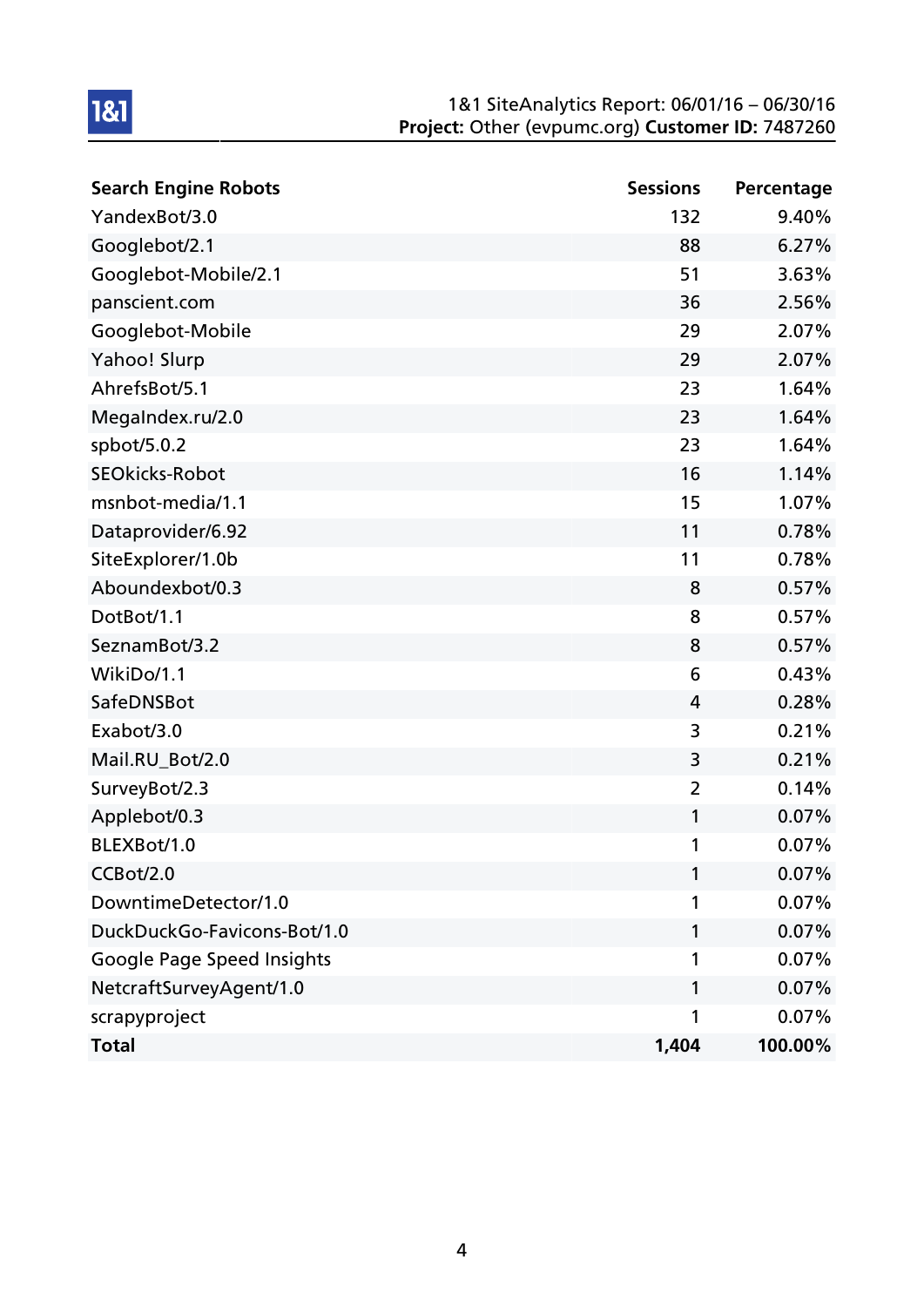# Page Analysis Most Frequently Visited Pages



| <b>Pages</b>             | <b>Sessions</b> | Percentage |
|--------------------------|-----------------|------------|
| /Default.htm             | 211             | 45.97%     |
| /Announce.htm            | 26              | 5.66%      |
| /Elim.htm                | 21              | 4.58%      |
| /NewsLetterIdx.htm       | 21              | 4.58%      |
| /Sermons.htm             | 16              | 3.49%      |
| /Calendar.htm            | 15              | 3.27%      |
| /Believe.htm             | 13              | 2.83%      |
| <b>Morship.htm</b>       | 13              | 2.83%      |
| /web_links.htm           | 13              | 2.83%      |
| /M-Statement.htm         | 11              | 2.40%      |
| /St_Johns.htm            | 11              | 2.40%      |
| /Elim-HISTORY.htm        | 9               | 1.96%      |
| /Elim_M-Statement.htm    | 9               | 1.96%      |
| /Stats.htm               | 9               | 1.96%      |
| /missions.htm            | 9               | 1.96%      |
| /St_Johns-HISTORY.htm    | $\overline{7}$  | 1.53%      |
| /valley_views0813.htm    | $\overline{7}$  | 1.53%      |
| /valley_views0913.htm    | $\overline{7}$  | 1.53%      |
| /valley_views1013.htm    | $\overline{7}$  | 1.53%      |
| /valley_views1113.htm    | $\overline{7}$  | 1.53%      |
| /CalendarOld.htm         | 6               | 1.31%      |
| /StJohns_M-Statement.htm | 6               | 1.31%      |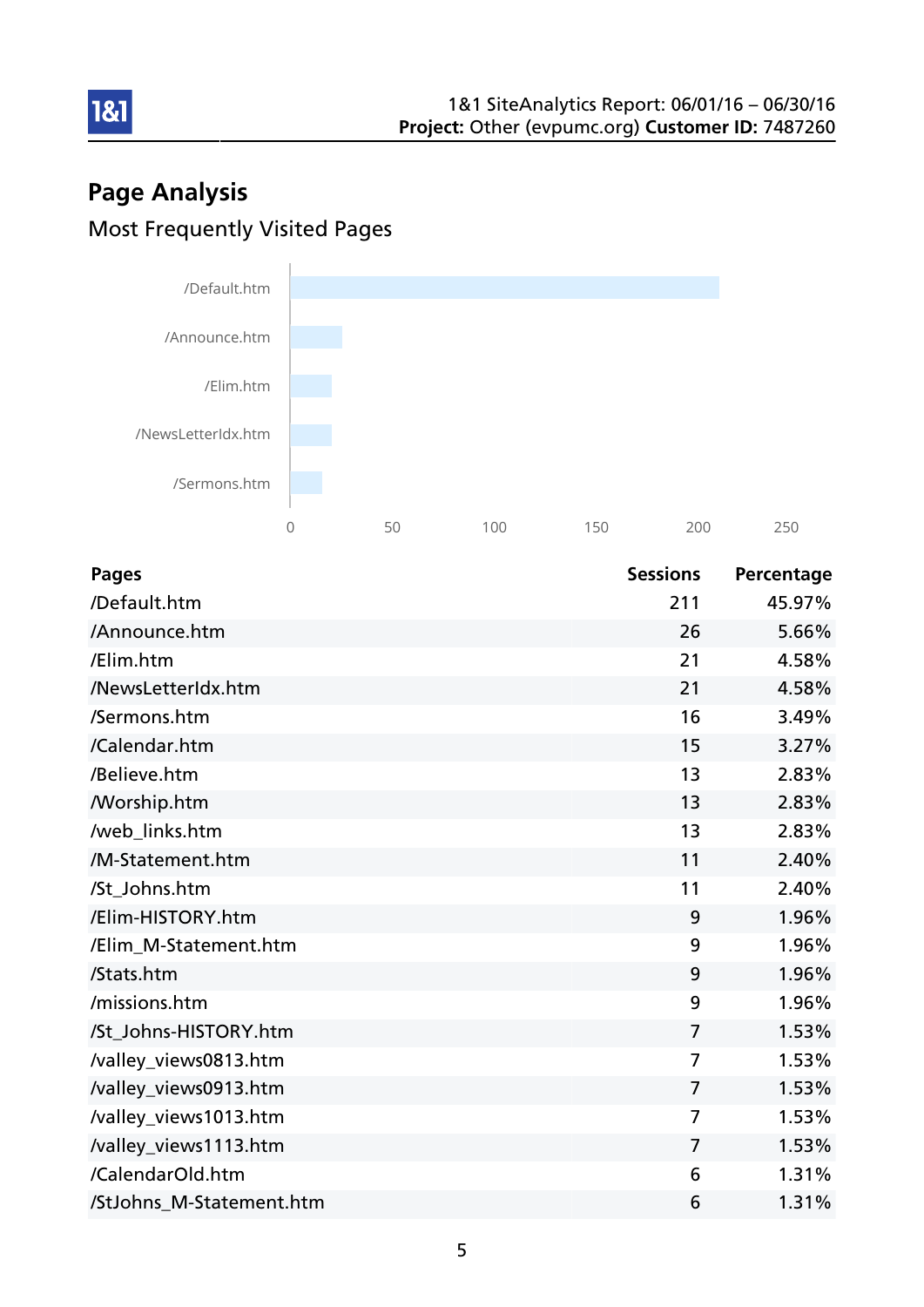| Pages          | <b>Sessions</b> | Percentage |
|----------------|-----------------|------------|
| /Bulletins.htm |                 | $0.65\%$   |
| /Ann-old.htm   |                 | $0.44\%$   |
| <b>Total</b>   | 459             | 100.00%    |

## Keywords



| <b>Keywords</b>                   | <b>Sessions</b> |
|-----------------------------------|-----------------|
| elimsport united methodist church | 4               |
| elimsport umc                     |                 |
| evpumc.org                        |                 |
| mcelhattan pa community yard sale |                 |
| pastor st.hill                    |                 |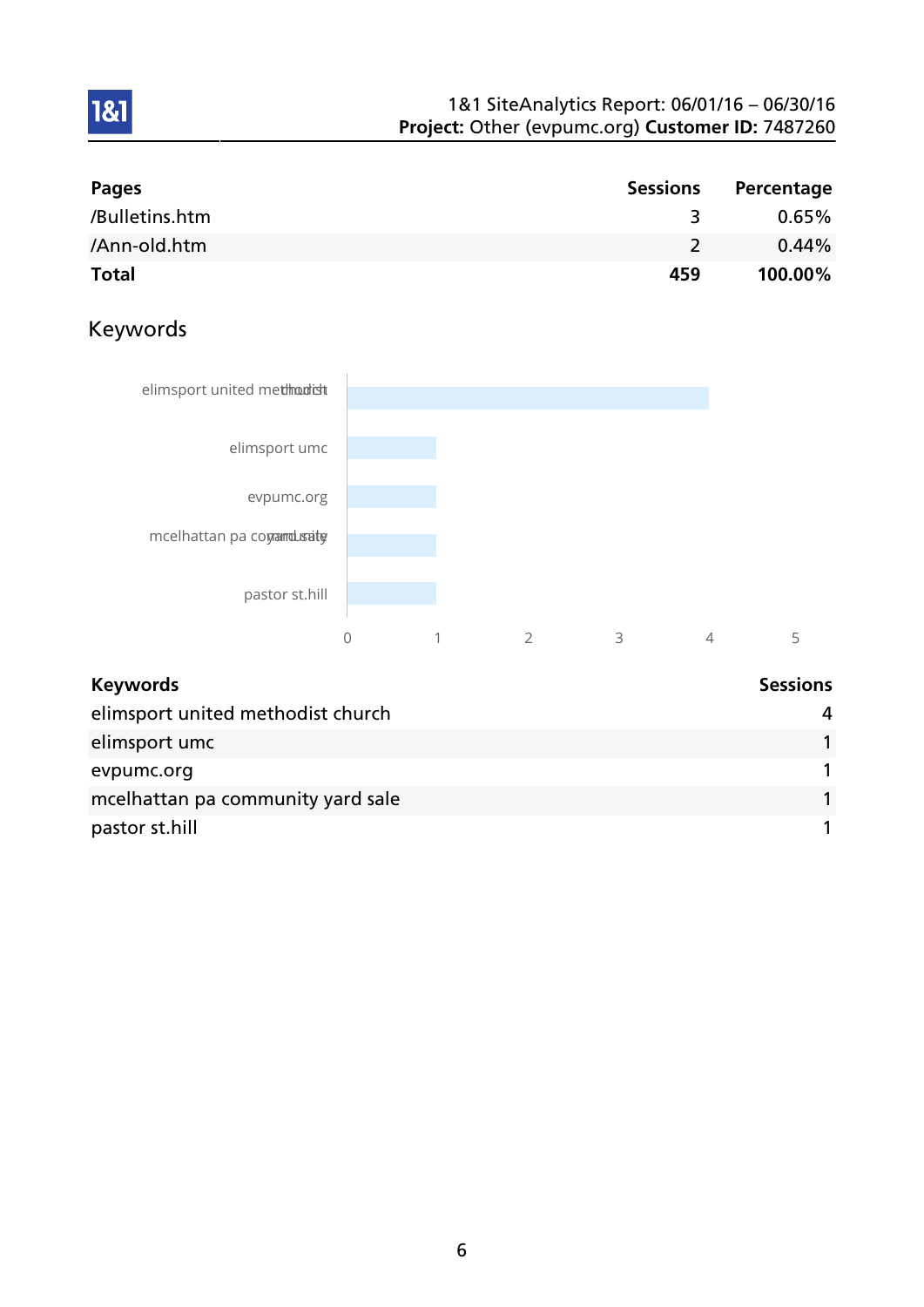

# Referring Pages



### Pages and the contract of the contract of the contract of the contract of the contract of the contract of the contract of the contract of the contract of the contract of the contract of the contract of the contract of the

| https://www.google.com/                                                                                                                                                                                                       | 10             |
|-------------------------------------------------------------------------------------------------------------------------------------------------------------------------------------------------------------------------------|----------------|
| https://ebin.cc/                                                                                                                                                                                                              | 8              |
| http://www.bing.com/search                                                                                                                                                                                                    | 6              |
| http://burger-imperia.com/                                                                                                                                                                                                    | $\overline{4}$ |
| https://www.google.com                                                                                                                                                                                                        | 4              |
| http://irkutsk.xrus.org/                                                                                                                                                                                                      | 3              |
| http://yoshkarola.xrus.org/                                                                                                                                                                                                   | 3              |
| http://lipetsk.xrus.org/                                                                                                                                                                                                      | 2              |
| http://magnitogorsk.xrus.org/                                                                                                                                                                                                 | $\overline{2}$ |
| http://www.susumc.org/index.php/lewisburg                                                                                                                                                                                     | $\overline{2}$ |
| android-app://com.google.android.googlequicksearchbox                                                                                                                                                                         | 1              |
| evpumc.org                                                                                                                                                                                                                    | 1              |
| http://gelendzhik.xrus.org/                                                                                                                                                                                                   | 1              |
| http://m.baidu.com/s                                                                                                                                                                                                          | 1              |
| http://pizza-imperia.com/                                                                                                                                                                                                     | 1              |
| http://r.search.yahoo.com/_ylt=A0LEVy4J8GtXnIMAWqVXNyoA;_ylu=X<br>3oDMTBydDI5cXVuBGNvbG8DYmYxBHBvcwM2BHZ0aWQDBHNlYwNz<br>cg--/RV=2/RE=1466720394/RO=10/RU=http://evpumc.org/Elim.htm/RK=<br>0/RS=9ToXwyzzZEgd4zVTcvqaUYej5_k- | $\mathbf{1}$   |
| http://susumc.org/index.php/lewisburg                                                                                                                                                                                         | 1              |
| http://www.google.com//                                                                                                                                                                                                       | 1              |
| http://www.google.com/search                                                                                                                                                                                                  | 1              |
| http://www.google.com/url                                                                                                                                                                                                     | 1              |
| http://www.umc.org/find-a-church/church/22258                                                                                                                                                                                 | 1              |
|                                                                                                                                                                                                                               |                |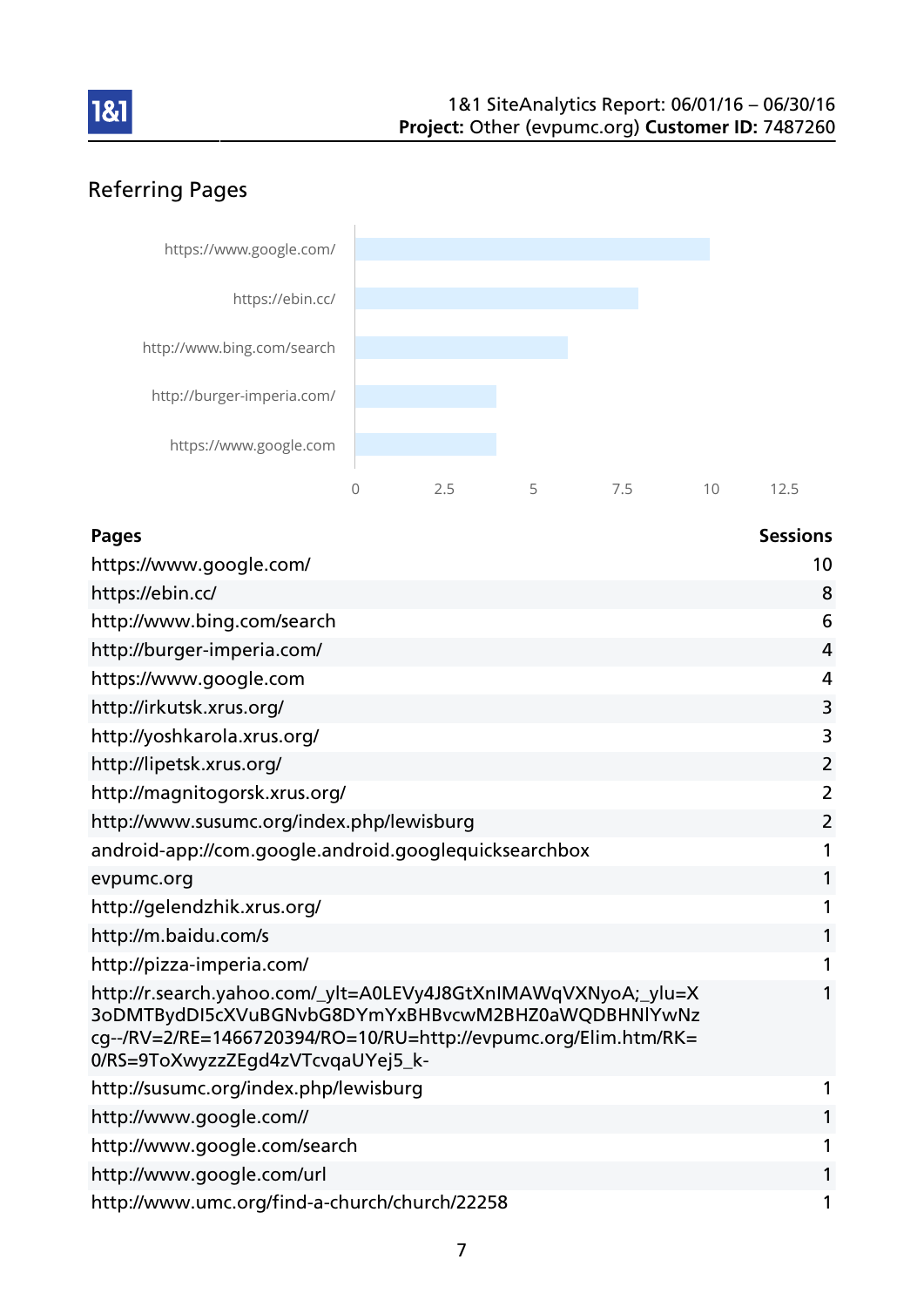

| Pages                                     | <b>Sessions</b> |
|-------------------------------------------|-----------------|
| https://www.behance.net/wip/670926/612508 |                 |
|                                           |                 |

# Browsers & Systems

Browsers



| <b>Browsers</b>           | <b>Sessions</b> | Percentage |
|---------------------------|-----------------|------------|
| Chrome                    | 79              | 37.80%     |
| Firefox                   | 36              | 17.22%     |
| IE                        | 21              | 10.05%     |
| Safari mobile             | 14              | 6.70%      |
| <b>Chrome Mobile</b>      | 6               | 2.87%      |
| Opera                     | 6               | 2.87%      |
| Microsoft Edge            | 4               | 1.91%      |
| Lynx                      | $\overline{2}$  | 0.96%      |
| Safari                    | $\overline{2}$  | 0.96%      |
| Android browser           | 1               | 0.48%      |
| Apache Synapse            | 1               | 0.48%      |
| <b>Avant Browser</b>      | 1               | 0.48%      |
| <b>BlackBerry Browser</b> | 1               | 0.48%      |
| Chromium                  | 1               | 0.48%      |
| <b>Crazy Browser</b>      | 1               | 0.48%      |
| Java                      | 1               | 0.48%      |
| <b>Netscape Navigator</b> | 1               | 0.48%      |
| Silk                      | 1               | 0.48%      |
| Could not be identified   | 30              | 14.35%     |

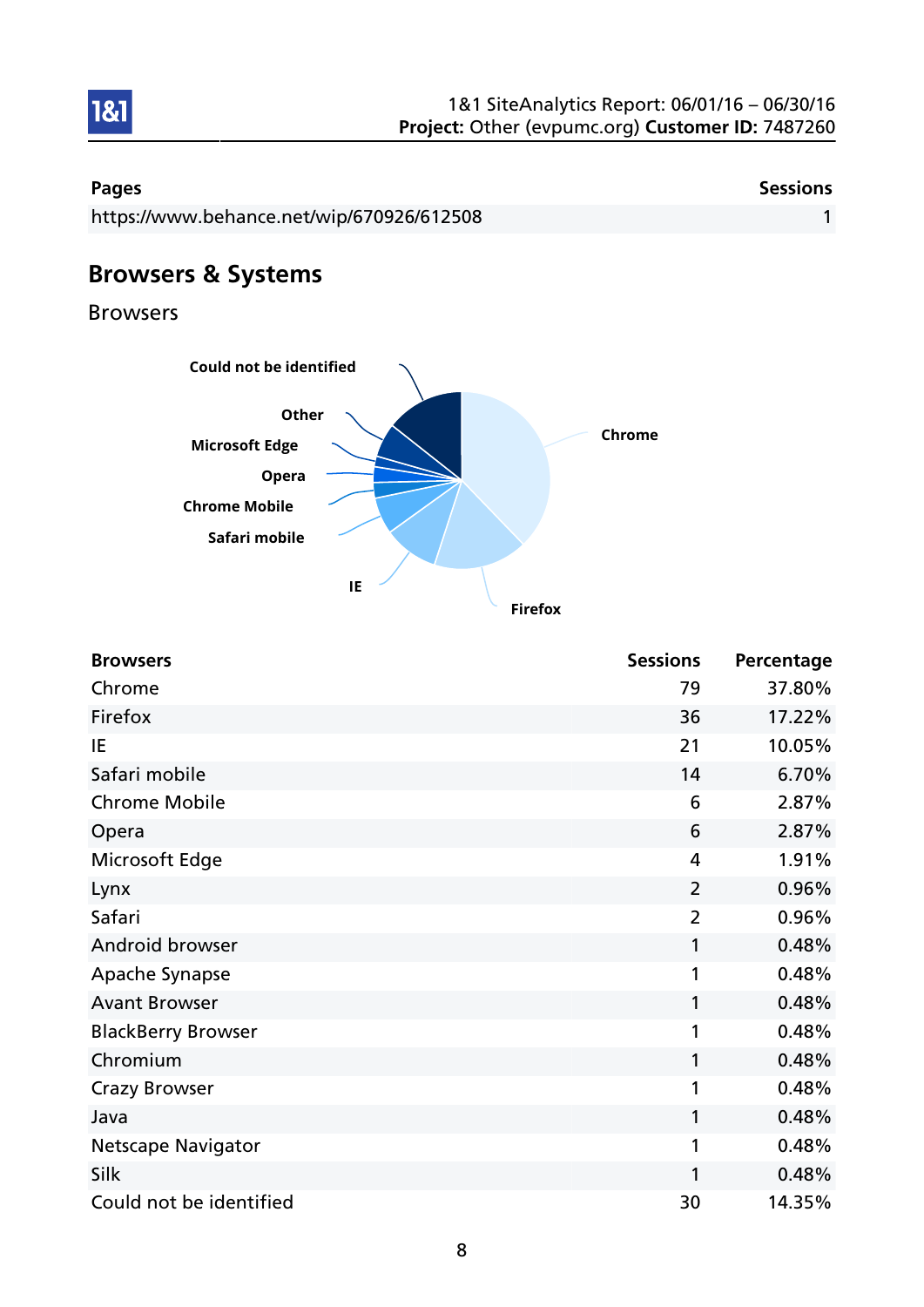| 1&1 SiteAnalytics Report: 06/01/16 - 06/30/16    |  |
|--------------------------------------------------|--|
| Project: Other (evpumc.org) Customer ID: 7487260 |  |

| <b>Browsers</b> |     | Sessions Percentage |
|-----------------|-----|---------------------|
| <b>Total</b>    | 209 | 100.00%             |

# Operating Systems

1&1



| <b>Operating Systems</b> | <b>Sessions</b> | Percentage |
|--------------------------|-----------------|------------|
| Windows                  | 125             | 59.81%     |
| Linux                    | 16              | 7.66%      |
| iOS                      | 14              | 6.70%      |
| OS X                     | 11              | 5.26%      |
| Android                  | 7               | 3.35%      |
| <b>BlackBerry OS</b>     | 1               | 0.48%      |
| Chrome OS                | 1               | 0.48%      |
| Fire OS                  | 1               | 0.48%      |
| <b>JVM</b>               | 1               | 0.48%      |
| Could not be identified  | 32              | 15.31%     |
| <b>Total</b>             | 209             | 100.00%    |

# Visitor Locations

| Countries            |                 |            |
|----------------------|-----------------|------------|
| <b>Countries</b>     | <b>Sessions</b> | Percentage |
| <b>United States</b> | 143             | 68.42%     |
| Germany              | 15              | 7.18%      |
| Ukraine              | 13              | 6.22%      |
| France               | 4               | 1.91%      |
| China                | 3               | 1.44%      |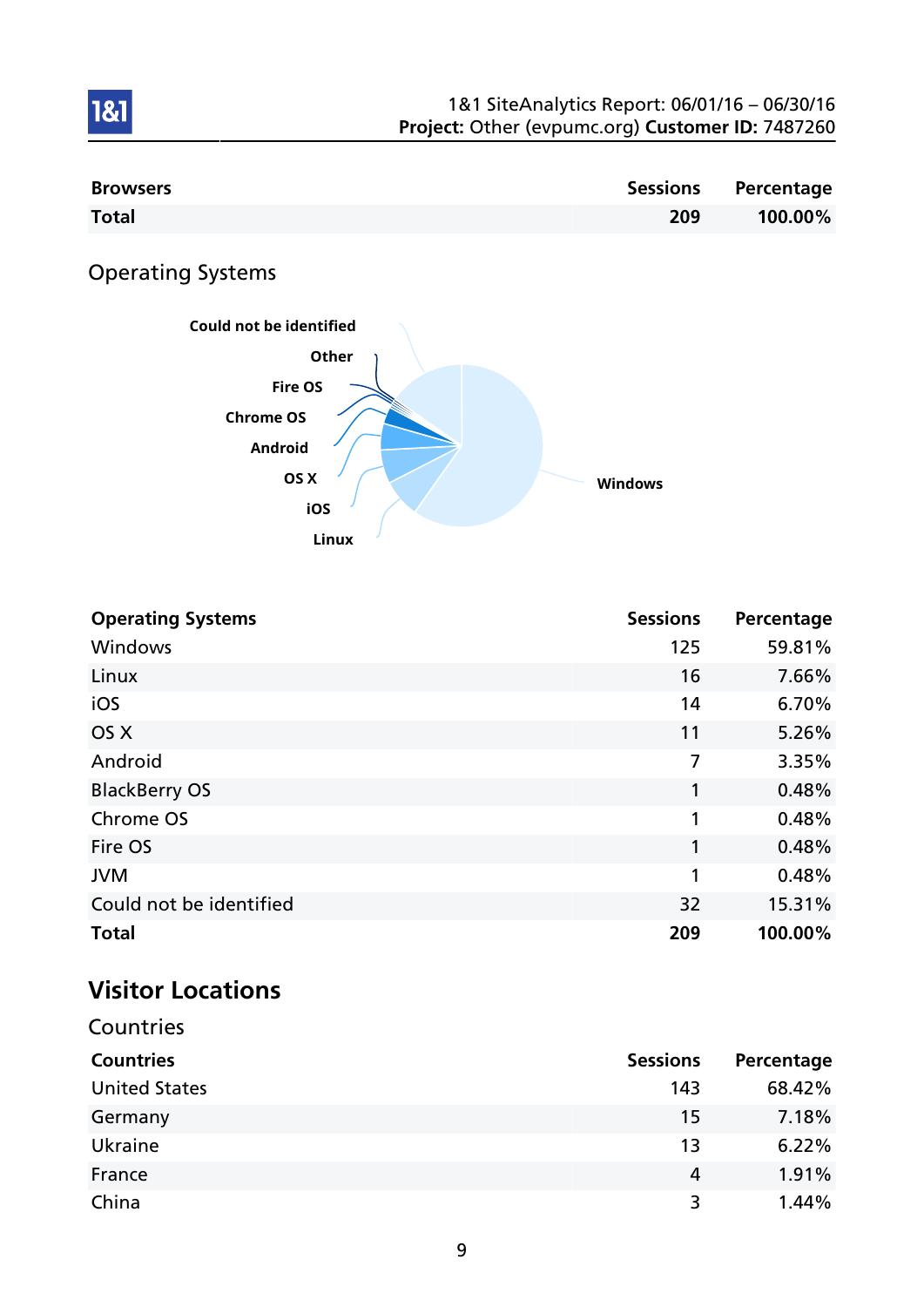| <b>Countries</b>        | <b>Sessions</b> | Percentage |
|-------------------------|-----------------|------------|
| <b>Netherlands</b>      | 3               | 1.44%      |
| Argentina               | $\overline{2}$  | 0.96%      |
| Austria                 | $\overline{2}$  | 0.96%      |
| <b>United Kingdom</b>   | $\overline{2}$  | 0.96%      |
| Russia                  | $\overline{2}$  | 0.96%      |
| Vietnam                 | $\overline{2}$  | 0.96%      |
| Canada                  | 1               | 0.48%      |
| Ireland                 | 1               | 0.48%      |
| Japan                   | 1               | 0.48%      |
| South Korea             | 1               | 0.48%      |
| Lithuania               | 1               | 0.48%      |
| Mali                    | 1               | 0.48%      |
| Malaysia                | 1               | 0.48%      |
| Poland                  | 1               | 0.48%      |
| Could not be identified | 10              | 4.78%      |
| <b>Total</b>            | 209             | 100.00%    |

# Continents

1&1

| <b>Continents</b>       | <b>Sessions</b> | Percentage |
|-------------------------|-----------------|------------|
| <b>North America</b>    | 141             | 67.46%     |
| Europe                  | 44              | 21.05%     |
| Asia                    | 8               | 3.83%      |
| South America           | $\overline{2}$  | 0.96%      |
| Africa                  | 1               | 0.48%      |
| Could not be identified | 13              | 6.22%      |
| <b>Total</b>            | 209             | 100.00%    |

## Information about the evaluations

### Visitors

This evaluation shows how many visitors accessed your website. Visitors are uniquely identified on the basis of the IP address and the browser ID. If a visitor goes to your website more than once a day, only one visitor is counted.

### **Sessions**

This evaluation shows the number of sessions. A session starts when a visitor accesses your website and ends when he or she leaves it. A session ends automatically after 30